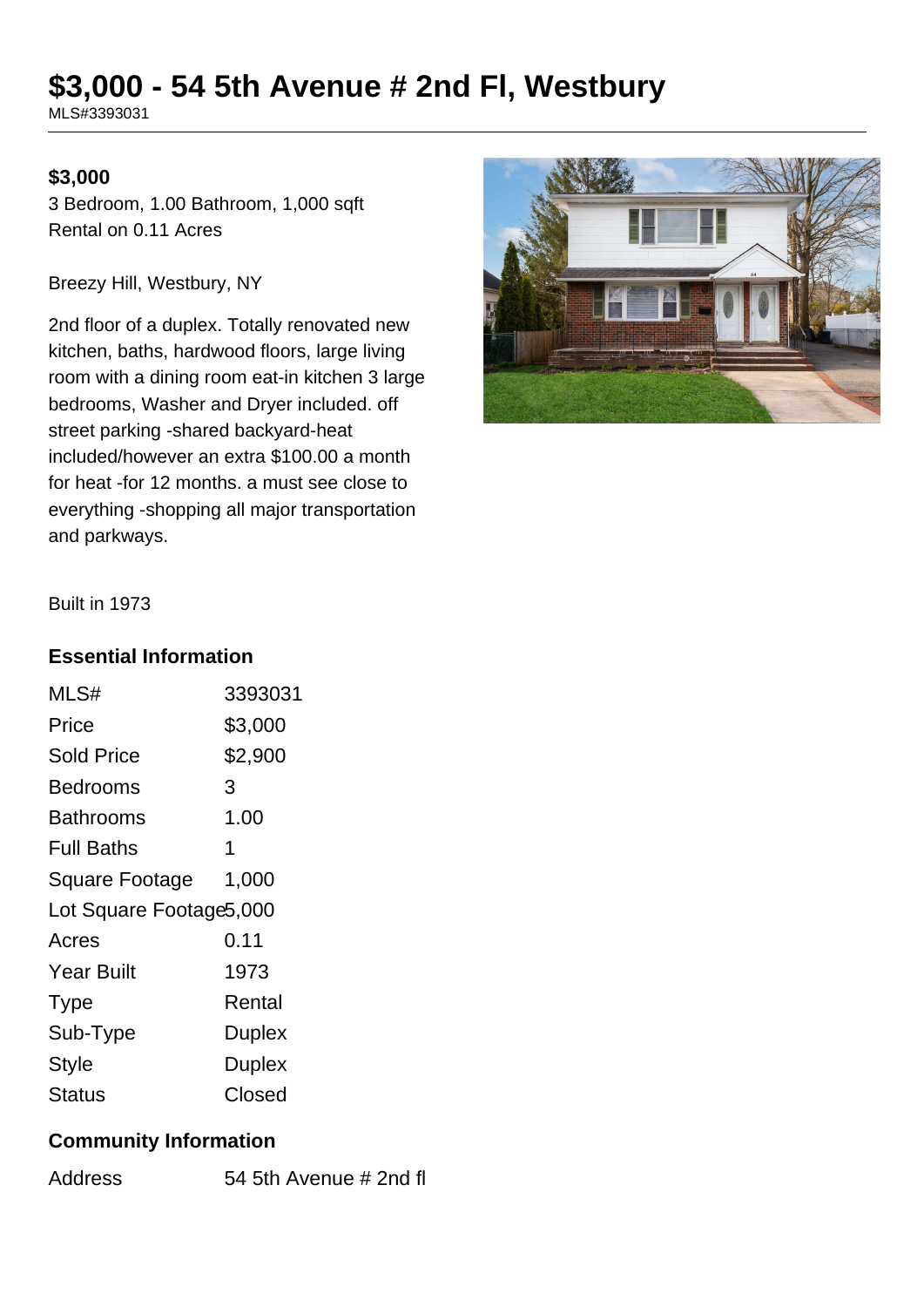| Subdivision  | <b>Breezy Hill</b> |
|--------------|--------------------|
| City         | Westbury           |
| County       | Nassau             |
| <b>State</b> | NΥ                 |
| Zip Code     | 11590              |

## **Amenities**

| <b>Features</b> | Near Public Transit, Private, Level |
|-----------------|-------------------------------------|
| Parking         | <b>Off Street</b>                   |
| Garages         | <b>Off Street</b>                   |

# **Interior**

| Interior                 | Hardwood                                                       |
|--------------------------|----------------------------------------------------------------|
| <b>Interior Features</b> | Eat-in Kitchen, Separate Thermostat, Granite Counters, Storage |
| Appliances               | Dishwasher, Dryer, Oven, Refrigerator, Washer                  |
| Heating                  | Oil, Hot Water                                                 |
| Cooling                  | None, Wall Unit(s)                                             |
| # of Stories             | 3                                                              |
| <b>Basement</b>          | <b>None</b>                                                    |

## **Exterior**

| Exterior                                  | Frame, Brick, Vinyl Siding          |
|-------------------------------------------|-------------------------------------|
| <b>Exterior Features</b> Private Entrance |                                     |
| Lot Description                           | Near Public Transit, Private, Level |
| Construction                              | Frame, Brick, Vinyl Siding          |

## **School Information**

| <b>District</b> | Westbury                                   |
|-----------------|--------------------------------------------|
| Elementary      | Drexel Avenue School, Dryden Street School |
| <b>Middle</b>   | <b>Westbury Middle School</b>              |
| High            | <b>Westbury High School</b>                |

# **Additional Information**

| Date Listed                          | April 21st, 2022 |  |
|--------------------------------------|------------------|--|
| Date Sold                            | June 16th, 2022  |  |
| Days on Market                       | 56               |  |
| <b>HOA Fees</b>                      | \$0              |  |
| Broker Agency Compensation\$0        |                  |  |
| <b>Buyer Agency Compensation \$1</b> |                  |  |